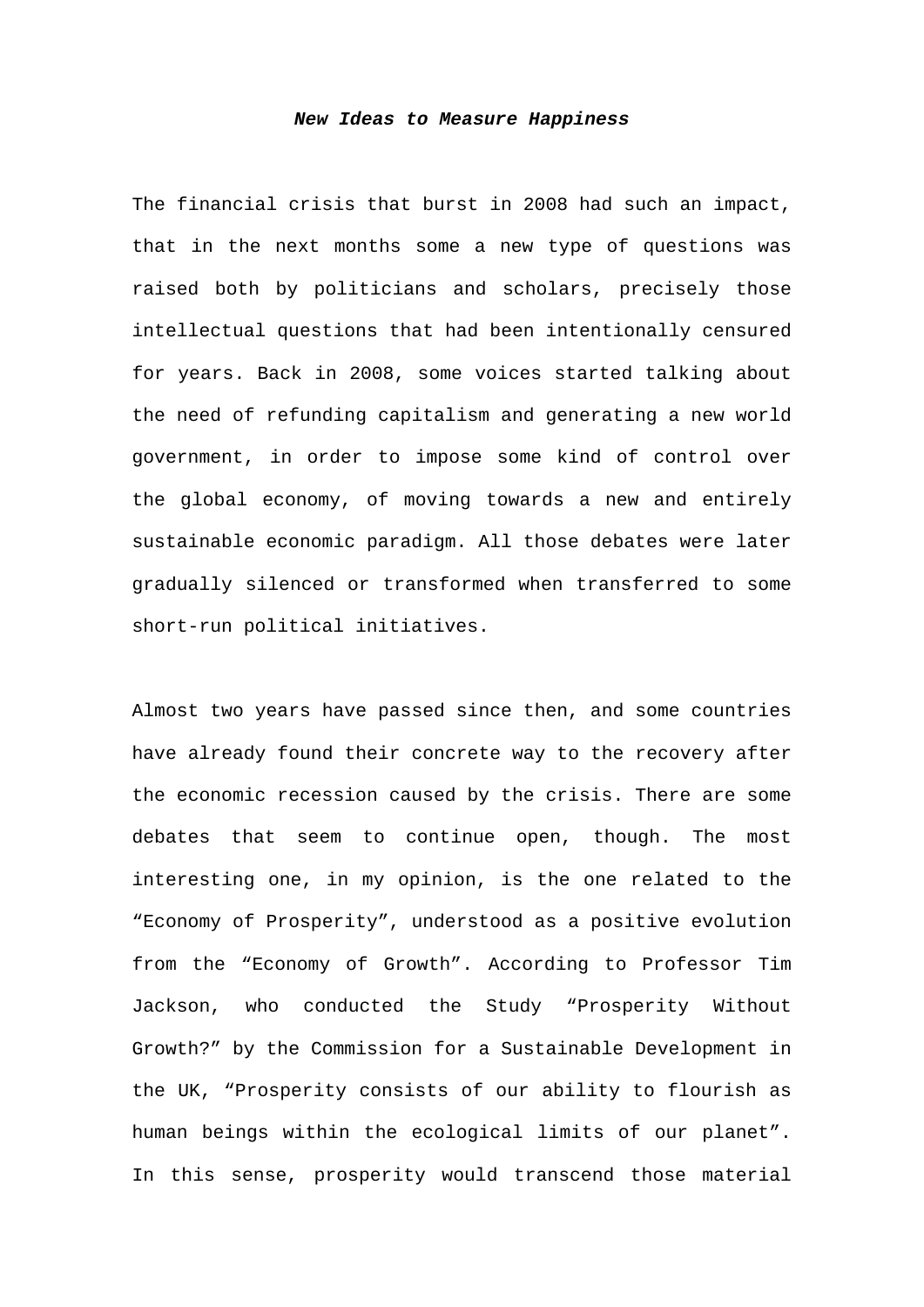questions traditionally associated to the increment of goods and services produced by all developed societies (included in the statistics of the GDP), and would be more related to the worth of our lives, to our health and to the quality of our life within our ecological environment. This means that Prosperity would have much more to do with those things that make us happy, than with those that increase our material well-being.

This idea deepened unexpectedly in the heads of some leaders of conservative governments –Sarkozy and Cameronlast year, although since the 1970s the debate had only been kept opened in the academic work of a few left-wing heterodox economists. Maybe to show their commitment with an idea that might soften their public image in the middle of the strong budgetary cuts in social items they were making, both Sarkozy and Cameron asked important economists to conduct studies about the technicalities to come to an actual implementation of a new economic approach. Progressive economists as Stiglitz, Sen or Fitoussi, as well as the statistical department of some international organizations such as the OCDE and the EU, entered this project to seek the best ways to measure the prosperity of societies and the well-being (also named "happiness") of their citizens.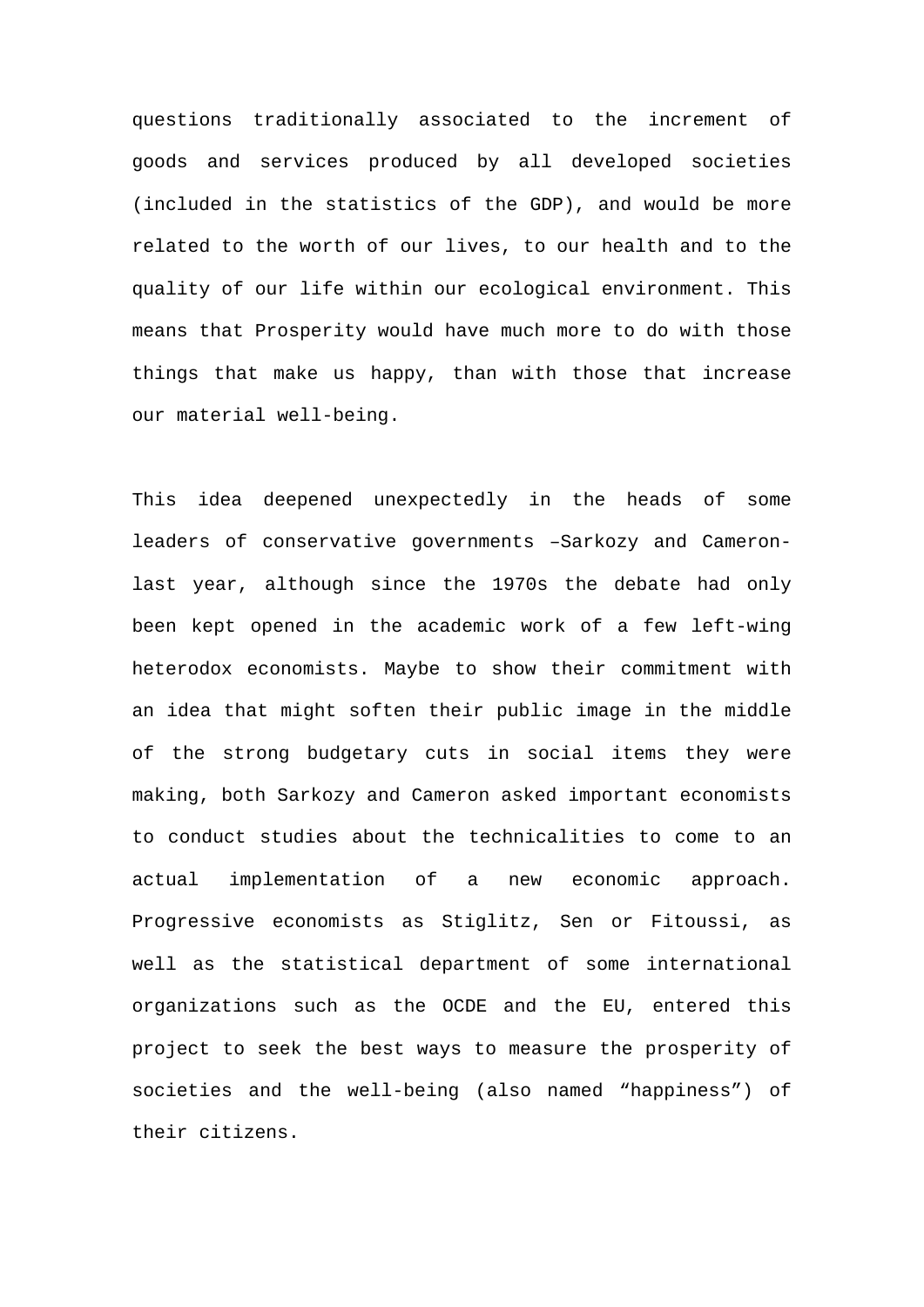There are currently three independent processes regarding this term, none of them mutually excluding. The one that will probably will be first taken into consideration by governments is the process that tries to adjust the income to the frame of the national income accounts, so that they also consider in the most accurate way the well-being linked to the national production (for example, excluding of the GDP those products that destroy the environment, or giving more relevance in the accounts to the healthier products). The second process is the one that gives more frequency and quality to those indicators related to the quality of life (life expectancy, rate of delinquency, rate of suicide, income inequalities), while releasing new indicators that have not been considered up to today in a comparable and systematic way (such as the frequency in the garbage collection, the waiting time in the malls or the size of the traffic jams). Finally and quite distanced from those new objective indicators, the third process is the one that attempts to produce subjective indicators that try to measure the levels of well-being/happiness of the population, by asking directly to the citizens about their perceptions.

This last point is the most interesting one, even though it is the one that has gained less Media attention, and even though it will probably experience the largest distance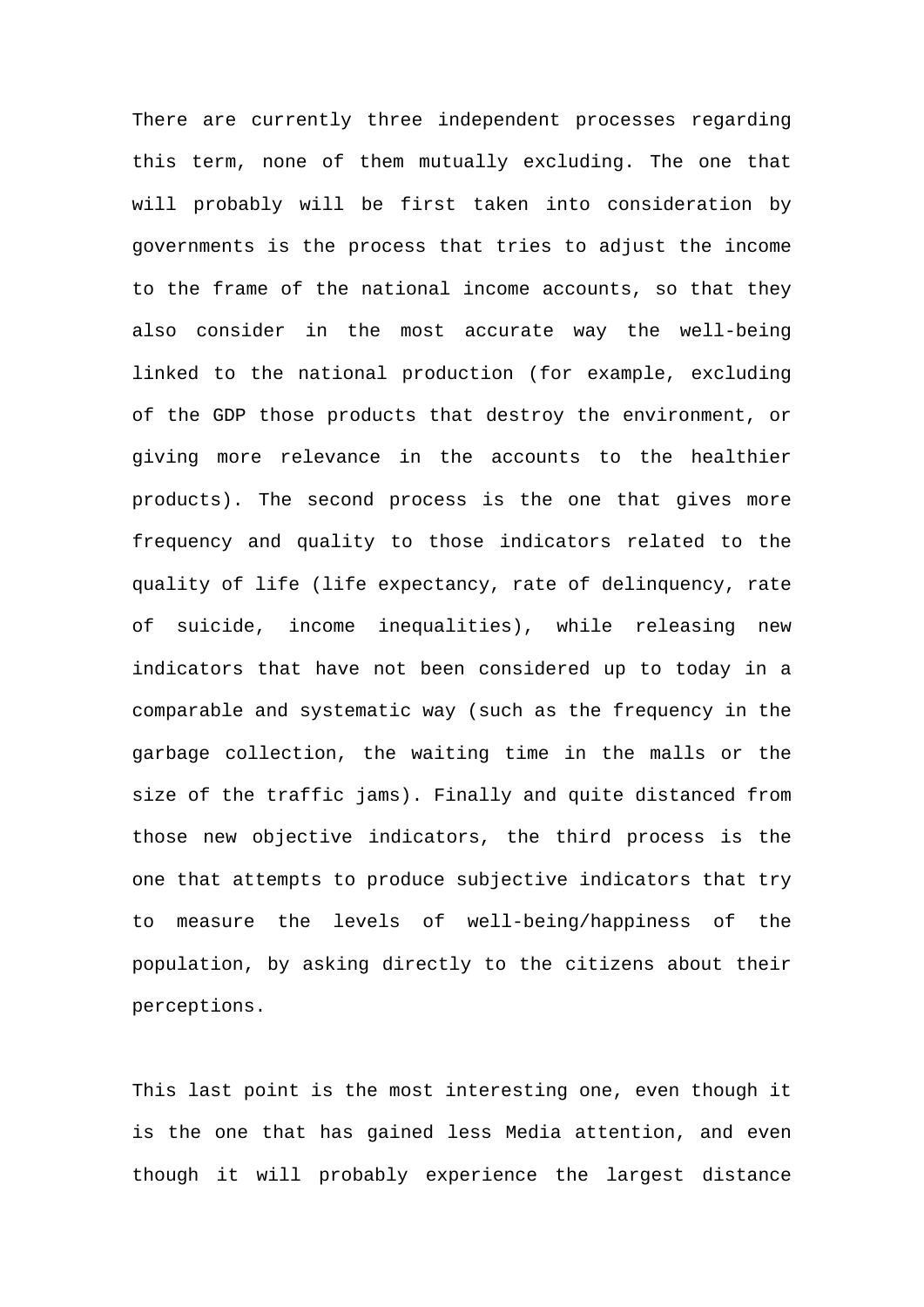between the high speed of the academic progress and the low speed of the official initiatives.

Nowadays, the easiest way to question the citizens about their happiness was to ask them to grade themselves within a scale from zero (unhappy) to 10 (happy). This brings some statistical problems because the grade of happiness varies greatly between people and between countries. The cause is that, both people answering and people in charge of designing the questionnaires are unable to differentiate two basic expressions of the state of happiness, which are satisfaction and good mood. It is crucial to separate them because they are two alternative ways to approach to happiness – the first of a structural nature, the second a temporary state: vital satisfaction is conditioned by the projects of each individual (which are also conditioned by the society). In addition, the mood has to do mainly with having experienced real situations of content and happiness. As a token to understand these two different concepts, a poll by Tim Haford (the author of best-selling book *The Undercover Economist*) showed that the women of Columbus (Ohio, USA) seemed to have been twice happier last year than women of Rennes (France), but at the same time these last ones seemed to be in a better mood throughout the day.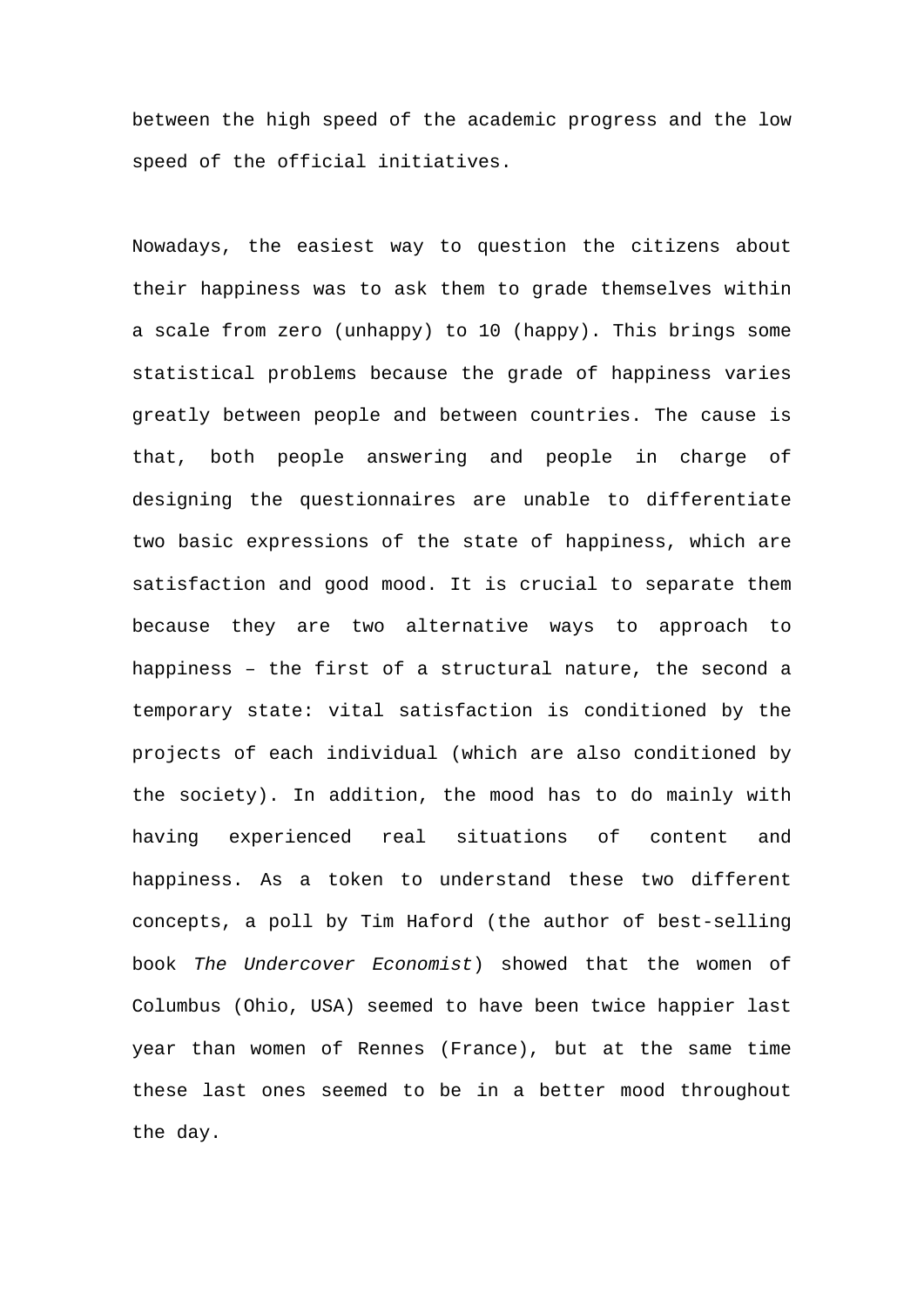In order not to mix the two concepts, it is necessary to separate both ways of measuring happiness. And even after doing it, this rigor won't diminish the significant differences between countries. For example, in the last Eurobarometer that included a question about the state of happiness, 64% of the Danish people said they were "very satisfied with their lives", and only 16% of the French said the same. It might be that the different percentages responded to different objective living conditions, but it seems quite obvious that different uses of language and cultural conceptions are influential in the statistics, although they are quite difficult to measure.

The last improvements in the Economy of Happiness, measured in a subjective way, are the ones made by Alan Krueger (who has recently quit being the Economist Chief of the American Treasury), together with the well known psychologist and winner of the Nobel Prize, Daniel Kahneman. These two researchers wanted to develop a new indicator about the states of mood that allowed comparisons between persons and countries, beyond individual or collective cultural and conceptual nuances. In order to do so, they made up a poll system based on the *Day Reconstruction Method (DRM)*, where they ask the interviewed people to recall their activities of the day before, and then they ask them to indicate how much time they invested on each one, and also how they felt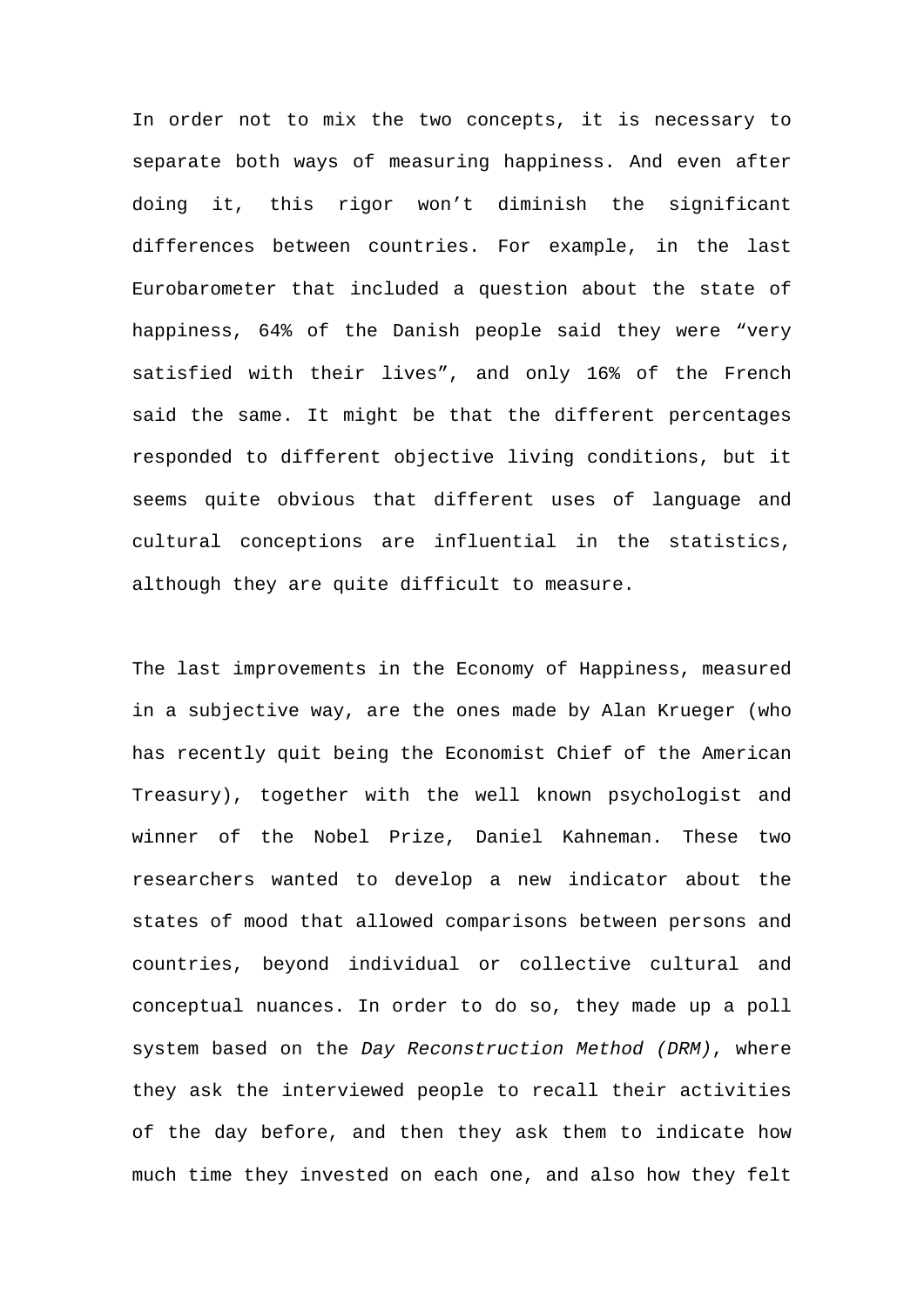when recalling those activities: stress, quietness, tiredness or enthusiasm.

Krueger and Kahneman's proposal was to making massive interviews to the population of the same countries and repeat them often. By doing it, some improvements could be made in the accountability regarding the uses of time; this could enable us to knowing not only how many products are produced by a country (GDP), but also what it is that its citizens do with their time (when they work as well as in their leisure time; how long they dedicate to expanding their social network or enjoying their families).

In the United States there are already polls made by the US Bureau of Labour Statistics that include questions about how much time people invest in cooking, driving from home to the working place and watching TV. The innovative thing is that they will soon combine those questions with the DRM methodology developed by Krueger and Kahneman, and this will let us know how individuals feel while performing different activities, and how much time they have to invest in doing unpleasant things, which make them feel unhappy.

By applying this new system, it will be possible to establishing comparisons between people, social groups and countries. We will be able to find out if women spend more